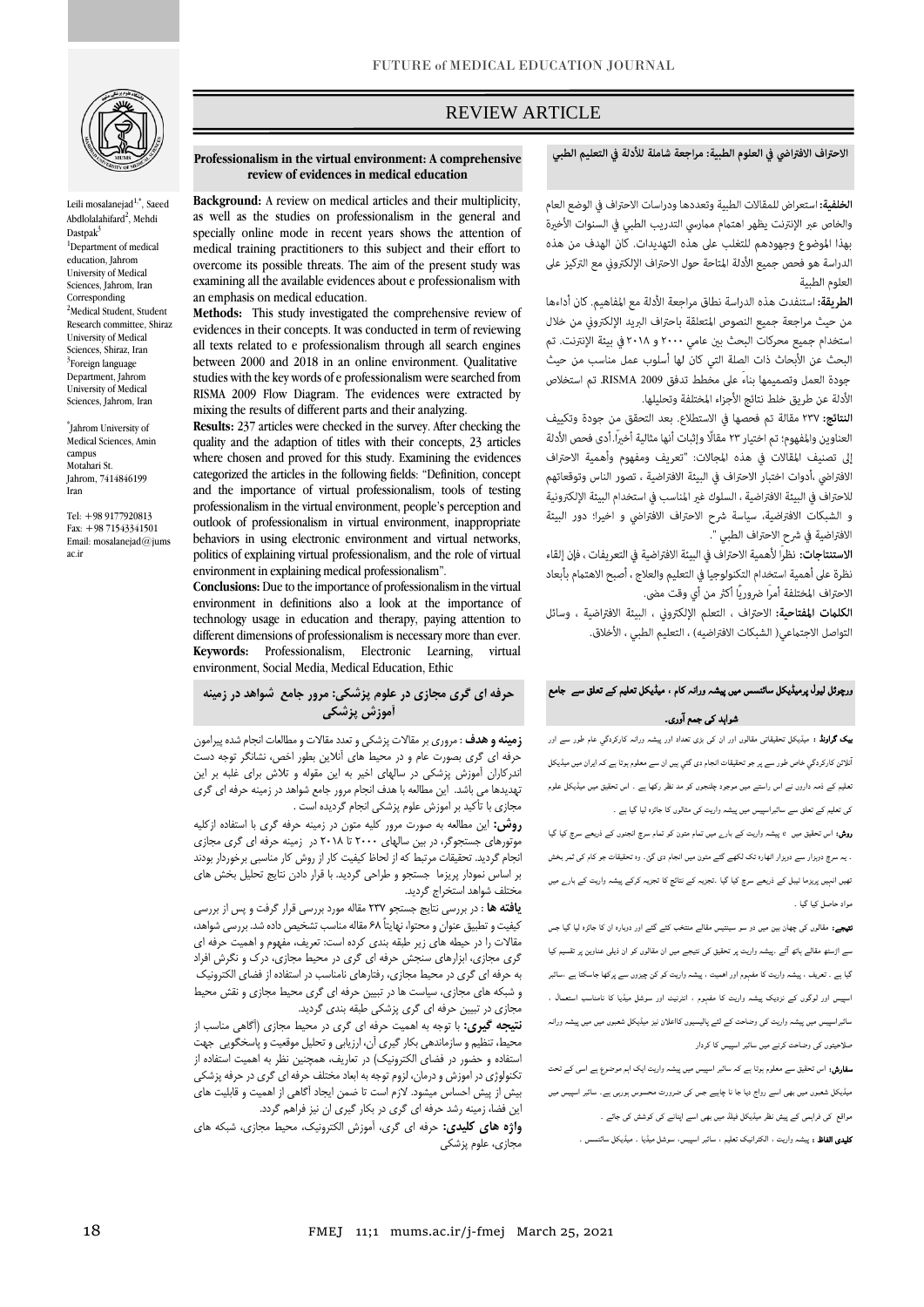# **INTRODUCTION**

Based on the standard technology committee's definition, the electronic education system is a kind of learning tech that uses the web browsers as a tool to interact with learners and these systems are used to ease learning and teaching (1,2).

The definition of Professionalism actually is hard to describe, measure objectively, or even to teach. Although there are different discussions in this field, most of the commenters believe that professionalism means "to preserve general trust in medical profession."(3).

Professionalism in virtual environments is more than having just general topics in mind like an appropriate E-mail text or the rules of online communication. Professionalism includes an online personality and online information in every format that represents the professional identity and shows outlooks and behaviors (4,5).

In 2002, the American college of medicine along with the internal American committee of medicine and the Europe's medical federation, have codified the charter of medical professionalism in 3 basic rules including the priority of patient's good and patient's values, the advancement of general equality and respecting patient's independence, and avoiding suppression of patient's authority (6,7).

Growth of Information and Communication Technology in different fields including medical sciences, students, teachers, and professors faced with challenges in the field of Professionalism. These challenges included many different dimensions like unprofessional publication of online topics in professional health weblogs and public networks or amoral publication of patient's information knowing the importance of the patient's privacy (8,9).

However, what is important in the public mind is the role of medical ethics in the traditional environment that is confirmed for every kind of communication, including online communication, personal internet usage, and public networks in clinical environment (10).

Unfortunately the evidences show that professionalism is fading, and due to focusing on tech usage in different sciences nowadays including medical science with the title of electronic health and electronic patient, medical students are facing value threatening issues specially in online environments (11,12).

A review on medical articles, multiplicity and studies done in the field of professionalism in general and the lack of articles specially in online environments have shown the attention of the medical education agents to this field and their effort to overcome these threats in recent years. Also a change in culture, educational environment, and the medical education's curriculum is necessary to move toward the improvement of professionalism in online environment (5). Due to the importance of professionalism in virtual environment and a look to the special growth of health technologies in medical sciences, the necessity of professionalism is clear to people; so this research will check out the related indicators by examining all available evidences about e professionalism with an emphasis on medical sciences. Also it should be noted that one of the integral parts of professional ethic in medical sciences is

attention to professionalism in virtual environment. E professionalism, thus, is an integral and unavoidable part of medical ethic. The virtual environment has taken main aspects of medicine in education, research and all the health team communication. So in the new age, the medical ethic may face a new challenge.

# **METHODS**

In this paper we studied all the evidences related to professionalism in the virtual environment as a scoping review. Scoping reviews are exploratory projects that systematically map the literature on a topic, identifying key concepts, theories and sources of evidence (Grant & Booth, 2009)

In this review study, all the evidences related to professionalism in the virtual environment searched in major search engines, such as MEDLINE, the Educational Resources Information Center (ERIC), Health and Psychosocial Instruments (HAPI), Psych INFO, Cochrane library, PubMed, CINAHL and Google Scholar from 2000 to 2018.

All of the 2553 articles contributing to the keywords were searched. Articles that were done on special groups or weren't related to online professionalism were deleted and finally 37 articles were used to be checked in their evidences. These articles were searched in forms of qualitative, descriptive, interventional, and review study.

This review focused solely on academic qualitative studies from January 2000 to 2018 on professionalism. A preliminary search found no evidence in 1990. The authors devised their inclusive parameters as follows: studies published in any country, peer-reviewed research, and English-language publications.

As review of scope and evidences, the study was carried out as quantitative articles, qualitative, mixed methods articles; review articles; meta-syntheses; literature reviews, metaanalysis, commentary, letter to editor, and all paper about e professionalism.

The search strategy was developed in conjunction with a librarian and included keywords that would be transferable across a number of databases in (MeSH). The search strategy was developed by all authors. Some of these keywords included some reforms to use for a wider range of results. Original academic research articles were sourced using the keywords " e professionalism\* OR professionalism in virtual environment or social network \* e professionalism AND virtual learning \* e professionalism AND higher school \* AND medical sciences \* e professionalism AND definition or concept \* , \* e professionalism AND concept\* e professionalism AND clinical Environment \* \*e professionalism AND student behavior and mal behavior \* ,\* e professionalism and teacher or medical teacher \*, \* e professionalism AND educational politics\*, \* e professionalism AND medical or paramedical students or nursing students \* , \*e professionalism AND political policy in education \* , \* e professionalism AND professionalism in medical sciences \* the search terms were shown in CINAHL(36), Cochrane(24), google scholar(2230), Eric (198), PubMed (37), and Web of Science (28). Each category consisted of a mixture of medical subject headings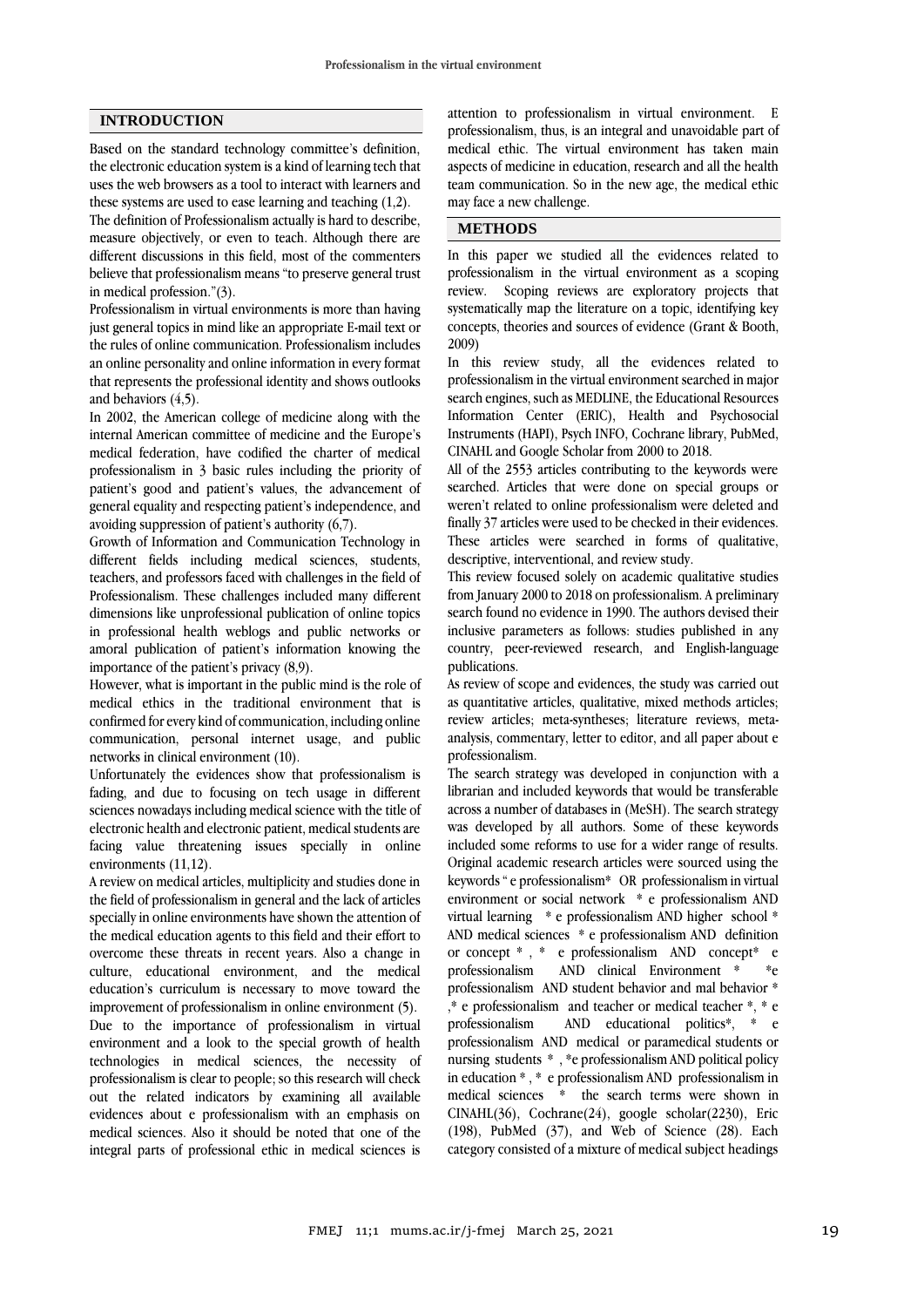(Mesh). Full text articles were retrieved for further investigation when a title and abstract appeared to meet inclusion criteria.

All 2553 articles searched for key words. The titles and abstracts were reviewed by the researchers. Following this, 754 articles were rejected for failing to meet the inclusion criteria. The remaining articles were extracted for full-text review. Duplicate articles excluded and 37 articles were chosen for study. The authors reviewed the reference lists of articles. A total combination of 37 studies underwent quality appraisal. (Figure 1)

# **RESULTS**

Ultimate checking of the subjective area was led to the appearance of these fields including: *Meanings, tools, concept of e professionalism Professional and unprofessional behaviors Effects of virtual environment on professionalism Politics of professionalism's expansion in virtual environment* Many evidences emphasized on e professionalism concept, its definition and dimensions. (Table1)



**Figure 1. Prisma flow diagram**

| Table 1. Studies related to professionalism definition and concept (1,4,12-20)                                                                                                                                                                                                                                                                                      |            |                               |      |
|---------------------------------------------------------------------------------------------------------------------------------------------------------------------------------------------------------------------------------------------------------------------------------------------------------------------------------------------------------------------|------------|-------------------------------|------|
| <b>Results</b>                                                                                                                                                                                                                                                                                                                                                      |            | Article type Researchers year |      |
| Digital professionalism can be unified in medical education by using strategies based on knowledge,<br>coordination, testing, and responsiveness. These rules of digital professionalism opens the way for<br>medical students and doctors to understand the positive aspects of using digital medias, along with<br>thinking about lessening its negative aspects. | commentary | Ellaway, et<br>al.            | 2015 |
| Professionalism includes action, education, reflective and applied ethics, and shows the values of<br>professionalism in every health care action. The professional aspect forms elements of practice, group commentary Huber, et al. 2002<br>retention habits, and habits of mind.                                                                                 |            |                               |      |
| According to the widespread usage of SN websites in the surgeons' society and the whole society, any<br>effort should be done to protect professional opportunities. Instructions matching the accreditation descriptive<br>council should be considered for the higher education of the graduates.                                                                 |            | Landman, et<br>al.            | 2010 |
| The sites of online social networks are extensively used by students and the faculty members that may<br>lead to questions about being professional and the appropriate relation between university and the descriptive<br>students.                                                                                                                                |            | Metzger, et<br>al.            | 2010 |
| Issues of emerging web applications have raised new questions about the professionalism of the medical<br>fields' students. Some of these contain philosophic challenges for the professors that make it hard to commentary<br>face them without having a specific framework.                                                                                       |            | Cain $\&$<br>Romanelli        | 2009 |
| Nowadays, technology is improving. Can we make sure that we are facing professional and ethical<br>issues related to family? Using weblogs, other forms of computer-connected communication, and commentary<br>increasingly unique ways that families share their documents in electronic form.                                                                     |            | Tunick &<br>Mednick           | 2008 |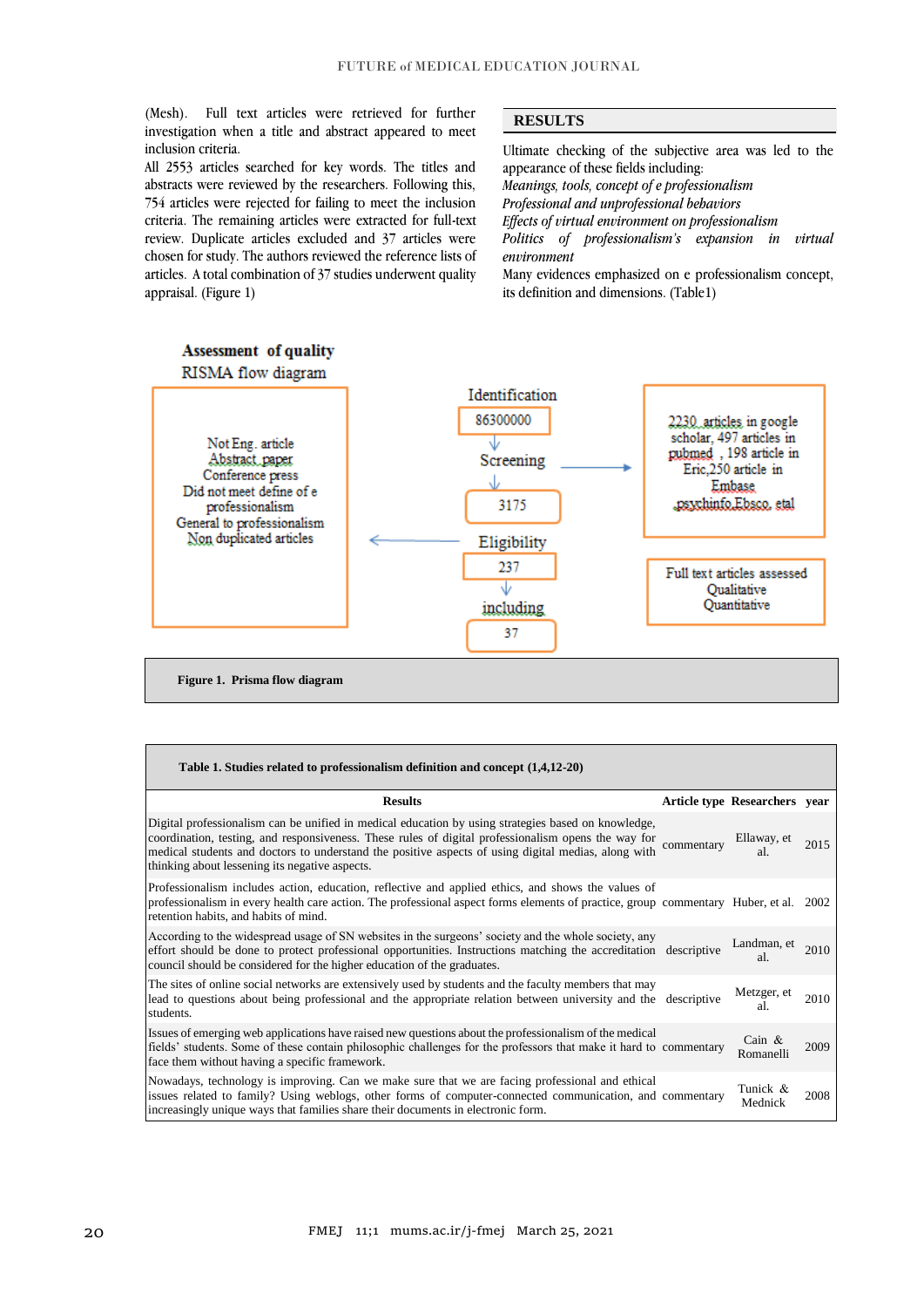| Table 1. Continued.                                                                                                                                                                                                                                                                                                                                                                                                                                                                   |            |                                |      |
|---------------------------------------------------------------------------------------------------------------------------------------------------------------------------------------------------------------------------------------------------------------------------------------------------------------------------------------------------------------------------------------------------------------------------------------------------------------------------------------|------------|--------------------------------|------|
| <b>Results</b>                                                                                                                                                                                                                                                                                                                                                                                                                                                                        |            | Article type Researchers year  |      |
| The viewpoint of what is important and the issue of being professional in the electronic<br>communication showed E-Professionalism has not been considered. Checking professionalism has led<br>to an increase in awareness, forms the politics and helps examining the related schedules in this field.<br>Identifying and tracking behaviors, developing strategies for reviewing curriculum and creating best<br>practices with advanced technologies at the moment are necessary. |            | commentary Drotar, et al. 2010 |      |
| Although using technology has a lot of advantages including cognitive skills that is necessary to make<br>the skill of citizenship in an increasingly multi-ethnic society, the alternative strategies for keeping<br>teenagers on the Internet should increase the awareness and technological complexities of adolescents.                                                                                                                                                          | commentary | Tynes                          | 2007 |
| The increase of the doctors' social network usage, along with the ease of finding information in the<br>internet can disrupt personal and professional identities and create new considerations for the<br>professionalism of the doctors in the information age. Professionalism in the digital age is necessary<br>to protect confidentiality, trust, and integrity in the medical profession.                                                                                      | commentary | Mostaghimi<br>& Crotty         | 2011 |
| The presence of technology in one of the most important professionals that has always had its own<br>ethics has caused the professionalism issue to be posed for using new technologies in the clinic.                                                                                                                                                                                                                                                                                | commentary | Gale-Grant,<br>et al.          | 2013 |
| Combining the originally traditional values of medicine with social media features forms<br>opportunities and the challenges of medical professionalism. Both issues of challenge and opportunity<br>must be considered in order to strengthen inter-professional and inter-generational discourse.                                                                                                                                                                                   | essay      | Essary<br>30                   | 2011 |

| Table 2. Studies related to perception of students and teachers about e professionalism (21-32)                                                                                                                                                                                                                                                                       |                         |                     |      |                             |
|-----------------------------------------------------------------------------------------------------------------------------------------------------------------------------------------------------------------------------------------------------------------------------------------------------------------------------------------------------------------------|-------------------------|---------------------|------|-----------------------------|
| This shows the relationship between online professional education and online behavior<br>with online monitoring. Improving content and publication of social media policies can<br>help maintain organizational priorities, protect patient information and protect young<br>professionals in the online environment.                                                 | Focus group             | Oualitative         | 2016 | LefebvreC<br>et al.         |
| Medical students saw the online information as a personal threat. They wished for<br>suggestions, but they felt the school is limiting them.                                                                                                                                                                                                                          | Focus group             | qualitative         | 2010 | Chretien<br>KC et al.       |
| Some internal medical students are applying SNSs and communicating with online<br>trainees. Their respective ideas of social networking behaviors resulted in giving<br>effective suggestions, harmonization of the professional constraints between<br>professors, and apprentices in the digital world.                                                             | survey                  | Original<br>article | 2011 | Chretien<br>KC et al.       |
| Most of the graduated students use social medias. However, increasing the sensitivity<br>of providing a more professional image in an online environment near graduation<br>shows its necessity.                                                                                                                                                                      | questionnaire           | Original<br>article | 2013 | Ness GL et<br>al.           |
| In general, 68% of respondents agreed that online professionalism is important, and<br>users should receive training on the safe use of social media. However, most formal<br>education programs or well-known institutions do not have standard policies.                                                                                                            | Online<br>questionnaire | Original<br>article | 2016 | Langenfeld<br>et al.        |
| Future directions for research include the general outlook for online professionalism, the<br>impact of patient trust, and the use of productive social media as medical professionalism.                                                                                                                                                                             | Cross-<br>sectional     | Original            | 2018 | Chretien $&$<br>Tuck        |
| It is suggested that undergraduate students be trained on appropriate usage of social<br>medias and monitoring the dangers on the internet.                                                                                                                                                                                                                           | questionnaire           | Original            | 2016 | Kenny<br>& Johnson.         |
| Medical students witness non-professional online behavior by their peers and doctors. Most<br>of the examined behaviors were considered inappropriate, especially if done by doctors.                                                                                                                                                                                 | $Cross-$<br>sectional   | Original            | 2014 | Rocha<br>&de Castro         |
| Like doctors, in medical students the poisoning and sexual orientation is more than the<br>professors. Both medical students and faculty reported that non-professional content<br>was sent by mail.                                                                                                                                                                  | Cross-<br>sectional     | Original            | 2016 | Kitsis et al.               |
| The interest of veterinary students to social media, such as Facebook, provides a basis for<br>creating and presenting educational programs for the presence on the Internet. Teachers and<br>administrators of this field may use this information to help create veterinary curriculums<br>which are faced with increasingly high levels of online professionalism. | Cross-<br>sectional     | Original            | 2012 | Coe JB et<br>al.            |
| User education profiles had higher professionalism scores than personal profiles,<br>women adhered to the principles of professionalism more than men.                                                                                                                                                                                                                | Descriptive             | Original            | 2018 | Maben-<br>Feaster et<br>al. |

Another research reported to students and teachers perception, attitudes about e professionalism in online environment and social media (Table 2).

about e professionalism of social media in medical sciences (Table3). Many evidences reported mal behavior or nonprofessional behavior in online environment (Table 4). Articles also emphasized the role and impact of social

Some evidences also stated the construction of questionnaire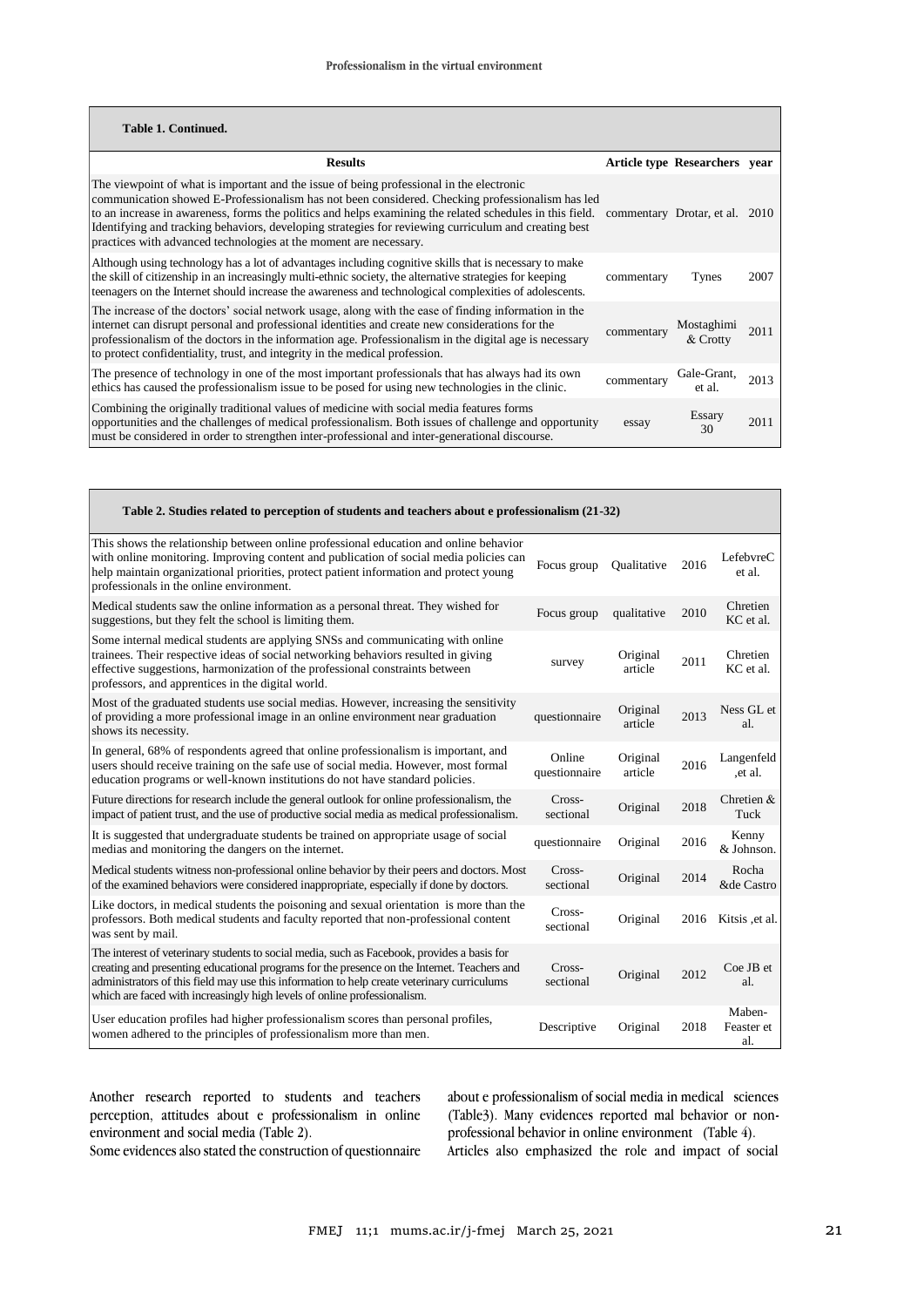networks on the professionalization process of medical students and its challenges in various positive and negative dimensions. This factor has a facilitating role in promoting

professionalism by growth of knowledge. On the other hand, it can make the professionalization process face many problems. The listed articles address this issue. (Table 5).

| Table 3. Questionnaire about e professionalism (33-34)                                                                                                                                                           |               |                             |      |                            |
|------------------------------------------------------------------------------------------------------------------------------------------------------------------------------------------------------------------|---------------|-----------------------------|------|----------------------------|
| Establishing and certification of pharmacy students' licence of thoughts on the<br>professionalism of social media and examining the impact of an educational<br>program on the professionalism of social media. | Ouestionnaire | Pretest-post<br>test survey | 2009 | Cain, Scott,<br>& Akers    |
| To develop and validate a scale measuring students' attitudes toward<br>social media professionalism in pharmacy students                                                                                        | Ouestionnaire | survey                      | 2017 | Chisholm-<br>Burns, et al. |

| Table 4. Studies related to professional and non-professional behaviors in virtual environments and their outcomes (35-40)                                                                                                                                |                                         |      |                                         |  |
|-----------------------------------------------------------------------------------------------------------------------------------------------------------------------------------------------------------------------------------------------------------|-----------------------------------------|------|-----------------------------------------|--|
| Three domains of unprofessional behavior emerged that were related significantly to later<br>disciplinary outcome: $(1)$ poor reliability and responsibility, $(2)$ lack of self-improvement and<br>adaptability, and (3) poor initiative and motivation. | retrospective<br>case-control<br>study, | 2017 | Teherani A et<br>al.                    |  |
| Incorrect behaviors in virtual networks, Fraud, lying, plagiarism, and disobedience to the rules and<br>regulations. Changing data and data modifications in the use of the Internet can be mentioned as<br>bad behaviors in students.                    | Survey                                  | 2017 | Marianne<br>Mak-van der<br>Vosse et al. |  |
| Using the phone in restricted areas of unauthorized activity                                                                                                                                                                                              | Descriptive                             | 2013 | Subba SH et<br>al.                      |  |
| People with gambling behaviors on the Internet have had more ethical mistakes than non-<br>gamblers in the Internet and on the Internet.                                                                                                                  | Descriptive                             | 2017 | Montes KS,<br>etal                      |  |
| Internet gamblers use the environment for their sick behaviors.                                                                                                                                                                                           | Descriptive                             | 2015 | Petry NM,<br>etal                       |  |
| While social networks are emerging in medical practitioners, so with having a significant portion<br>of inappropriate content, professional skills should include training in the enhancement of<br>personal and professional identities in this field    | Descriptive                             | 2009 | Chretien KC<br>et al.                   |  |

| Table 5. Studies related to role of social network on medical profession (41-48)                                                                                                                                                                                                                                                                                                                                                                                 |             |      |                              |
|------------------------------------------------------------------------------------------------------------------------------------------------------------------------------------------------------------------------------------------------------------------------------------------------------------------------------------------------------------------------------------------------------------------------------------------------------------------|-------------|------|------------------------------|
| The existing former law provides potential duty for orthopedic surgeons who have access to patients<br>on free social networking platforms. Current community guidelines in the United States and Britain<br>offer reasonable laws that can reduce such risks.<br>However, the lack of a comprehensive overview of legal opinions, government regulations and also<br>practical experience for most surgeons limits the ability to use such an operating system. | commentary  | 2012 | Hyman JL<br>et al.           |
| The space between professors and students as well as professors with residents should be kept<br>professionally. Social networks can lead to a threat to the professionalism of professors.                                                                                                                                                                                                                                                                      | qualitative | 2011 | Bongartz J<br>et al.         |
| It is necessary to provide appropriate information on programs that interfere with profession and<br>professionalism, including social networks in the education program of residents.                                                                                                                                                                                                                                                                           | descriptive | 2012 | Go PH et<br>al.              |
| This important issue talks about the clinical use of the Internet, such as telemedicine, e-prescribing,<br>online clinical advice, health-related websites, the use of electronic media for clinical collaboration,<br>and patient email (some of them may not be currently available in the medical ethics code)                                                                                                                                                | book        | 2016 | Hors-<br>Fraile, etal        |
| Public health care providers generally believe that the use and response to email and the patient's<br>message in terms of treatment must be different from that used for other matters, and the provision of<br>health care should not be considered as privacy for conducting a search on the Internet / personal sms.                                                                                                                                         | Descriptive | 2011 | Jent JF et<br>al.            |
| Improper use of social media can cause harm to patients and the medical profession. The failure of<br>privacy, the failure of colleagues or employers, and violations of the doctor's and patient's borders can<br>be mentioned as some threats.<br>Physicians should protect the use of social media to ensure that they meet professional standards.                                                                                                           | commentary  | 2011 | Mansfield<br>SJ et al.       |
| Doctors should separate online and professional content and must be aware of the privacy and<br>confidentiality of patients. Physicians should use privacy settings and protect their patient and doctor<br>relationships by protecting their personal information.<br>When doctors observe the material provided by their non-professional colleagues, they are responsible<br>for getting the patients attention to this matter.                               | commentary  | 2010 | Kind T <sub>,et</sub><br>al. |
| While social networks are emerging in medical practitioners, so with having a significant portion of<br>inappropriate content, professional skills should include training in the enhancement of personal and<br>professional identities in this field.                                                                                                                                                                                                          | commentary  | 2008 | Thompson<br>LA et al.        |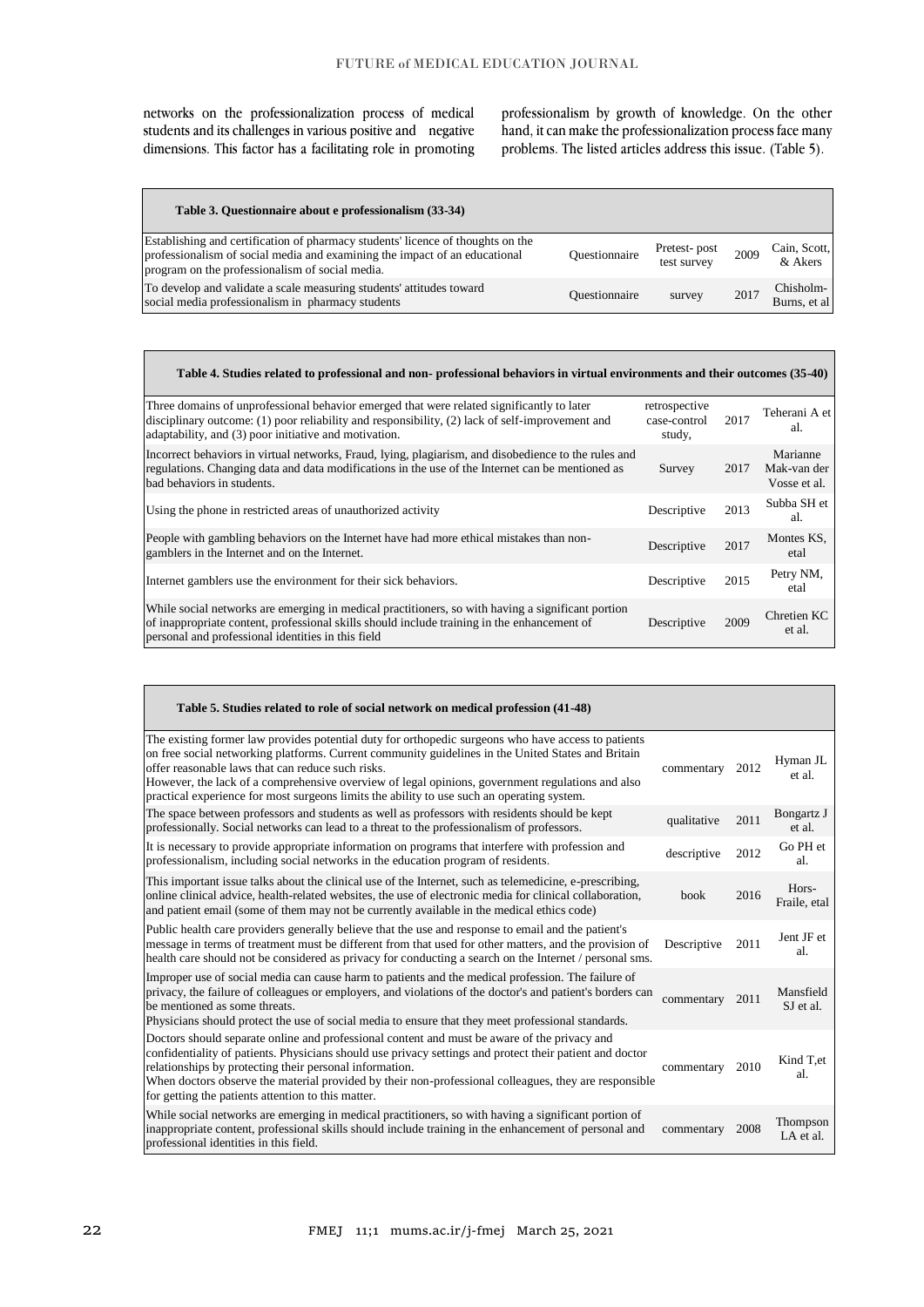# **DISCUSSION**

These points were extracted from the conclusions of the research.

In this scope review, we aimed to examine all the available evidences about e professionalism with an emphasis on medical sciences; however, the evidences categorized the articles in these fields: "Definition, concept and the importance of virtual professionalism, tools of testing professionalism in the virtual environment, people's perception and outlook of professionalism in virtual environment, inappropriate behaviors in the use of electronic environment and virtual networks, politics of explaining virtual professionalism, and the role of virtual environment in explaining medical professionalism".

*Meanings, tools, concept of e professionalism* 

Many articles have worked on definition, meaning and the importance of virtual professionalism.

The word professionalism comes from profession that means public notification and obligation to society. In this article people are committed that they ensure a social interest (49). In this case, people expect the professionals an important social interest. The aim of this study was examining all the available evidences about e professionalism with an emphasis on medical sciences (50).

Professionalism in the virtual environments is more than a proper E-mail text or the rules of online communication, since the subjects have an online personality and online information in every format that shows their professional identity, views, and behaviors (4).

In other word, virtual professionalism means how you recognize yourself related to your profession in the online field, also it includes insights, actions, and obeying the profession-related codes(2).

### *Outlooks, professional, and unprofessional behaviors*

In another section, people' misbehavior because of being placed in the virtual environment is mentioned. These items included the necessity of informing the students of dangers of unprofesssional behaviours and their knowledge about it as well as attention to professionalism (22).

Some consider responsibility and responding a guarantor for professionalism in the virtual environment. With considering the publication of the private documents and violation of personal privacy as an unprofessional behaviour, a need for popularity or positive effect is considered by them as a reason of unprofessional behaviours(51,52).

Some has also mentioned unprofessional behavior as a reason of making false identity (22).

Other items included sending amoral texts, sending and publication of patients' documents, sending evidence about alchohole usage, racism notions, and changing the personal profile after graduation(52,53).

Also items like content Plagiarism, theft of text without mentioning the reference, and mentioning the writer without copyright observance in text usage can be considered as a sign of misbehavior in virtual environment  $(37)$ .

In another section, students' misbehaving in virtual

environment was mentioned as disobeying the rules and regulations of the online environment, phone usage in forbidden areas, ignoring the personal rights, and copyright in virtual networks.

Perception and insight of the people about professionalism in the virtual environment is another case to be paid attention to from peoples' view and their experience.

From the studies done about people's insight and notion, these contents were mentioned: expanding of virtual curriculum by paying attention to virtual environment, medical sensitivity, and the bad effects of misbehaving on individuals' profession and workplace, appropriate and necessary behaviors in virtual environment, importance of online environment in medical profession and the necessity of teaching politics and its rules to students, the importance of professionalism for graduates and people who inter the medical field, reduction of space between professors and students in virtual environment and improvement of interconnection, necessity of respecting the group as an important issue entering the virtual environment, professionalism as an unreal indicator in the real life in an untouchable way to consider professionalism as a way to live, effects of professionalism on virtual environment and patients' therapy, important effects of taking place in online environment and students' behaviors in the clinic, necessity of strong politics for individuals' proper usage of virtual environment, necessity of new redefinition of professional codes in facing virtual environment and at last professionalism in in virtual environment and medical profession(21-25,27,28,52-53).

# *Politics of professionalism's expansion in virtual environment*

Nowadays, extension of technology and the new challenges in peoples' lives is one of the important issues in this field. This increases the need for designing politics and redefinition of professionalism in virtual environment by changing the professional field, changing the relation between people in different fields like interactions between professor and student, and creating philosophic challenges for professors and education.

Extension of web and online communities is a barrier of professionalism that reminds the necessity of using politics in different committees including medical education. Paying attention to professionalism causes an increase in knowledge, extension of politics, following behaviors and observing them, resuscitation and personal improvement, confirmation of good behaviors, and obeying the redlines possible in this environment(1,2,4,12, 15-18).

*Effects of virtual environment on professionalism*

The rule of virtual environment in explaining medical professionalism is also one of the items mentioned in the articles. Most of politics and rules of virtual environment has a close connection to the principles of medical professionalism and issues such as observing the principles of communication in dealing with the patient and his information. The ways of communication between the teacher and the student as well as the relationship with peers in parallel with other professional principles such as accountability and responsiveness, challenge students with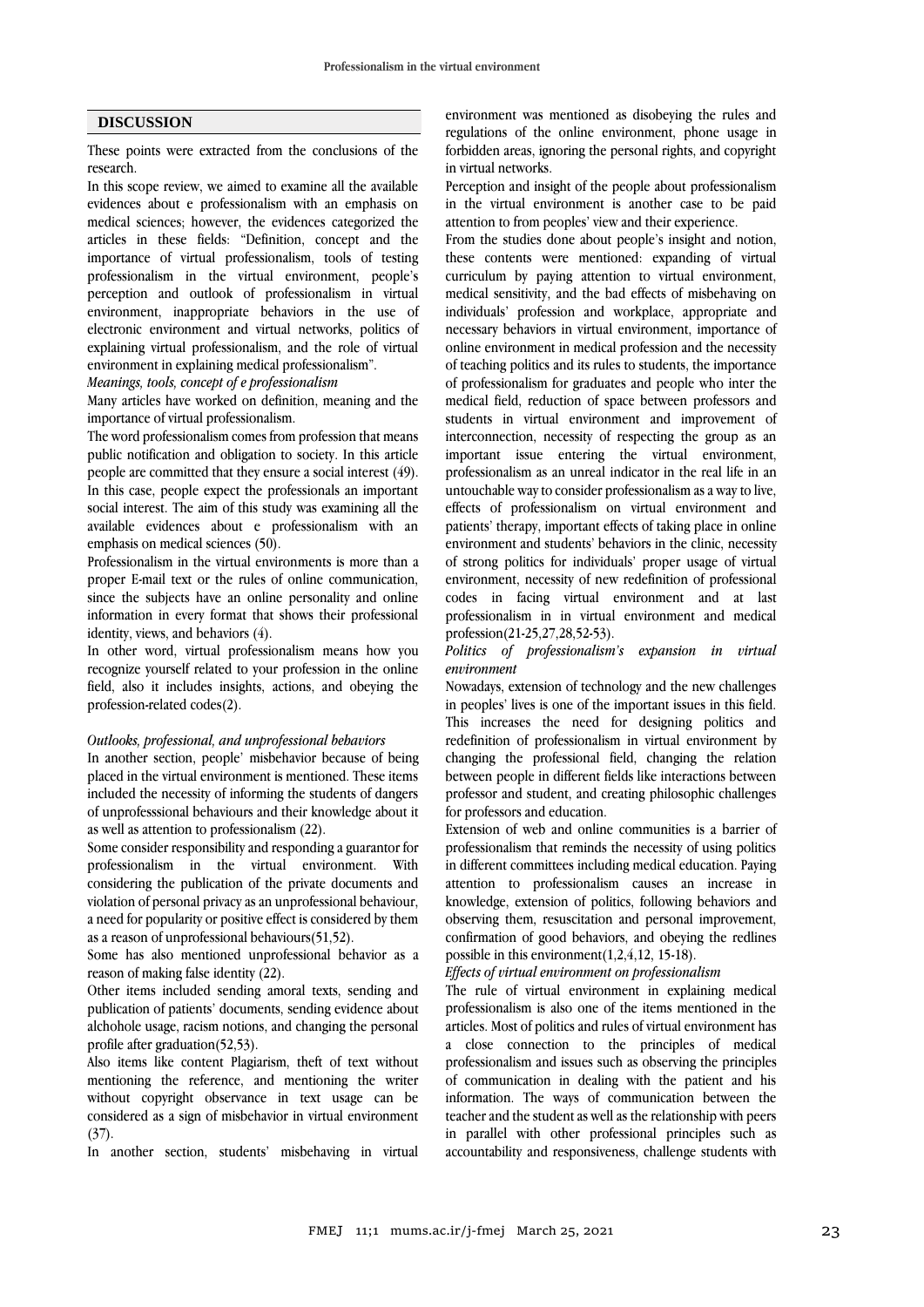unforeseen problems. Also it can be achieved by creating positive occupational behaviors in the field of patient care, reducing the distance between the teacher and the student, promoting scientific discussions in the environment, as well as enhancing patient care skills and optimizing the use of it (41,42, 44, 48,53).

#### *Professionalism's testing tools in online environment*

Some studies are also done around professionalism in virtual networks for groups like Pharmacy Professionalism Instrument (PPI). This survey was connected with fields including forgiveness, responsibility, redemption, obligations, honesty, coherence, and respecting people (33- 34).

One of the limitations of this article is the less number of articles in the field of virtual professionalism.

This indicates that the studies conducted in this field are not sufficient and the research in this field is new.

Therefore, we suggest that various review qualitative research as meta synthesis, meta-analysis of general research, and more comprehensive study with Umbrella analysis to be performed in this field.

With the former research done on the evidences of professionalism in virtual environment, we can say that according to its importance in medical profession, it's necessary that the professionalism's index get fixed for the users and people's adherence in education and individuals' function be focused on. This subject besides supplying the professionalism's index can also expand moral ethics in the virtual environment and provide the basis of having professional ethics in the virtual environment for the society.

# **Ethical considerations**

Ethical issues (Including plagiarism, informed consent, misconduct, data fabrication and/or falsification, double publication and/or submission, redundancy, etc.) have been completely observed by the authors.

**Conflict of Interest:** There was no conflict of interest.

### **REFERENCES**

1. Mostaghimi A, Crotty BH. Professionalism in the digital age. Ann Intern Med. 2011;154(8):560-2.<br>2 Spector ND Mai

Spector ND, Matz PS, Levine LJ, Gargiulo KA, McDonald MB, McGregor RS. e-Professionalism: Challenges in the age of information. J pediatr. 2010;156(3):345-6.<br>3 Hassanzadeh A. Kanaani E. Flahi S.

3. Hassanzadeh A, Kanaani F, Elahi S. A model for measuring e-learning systems success in universities. Expert Syst Appl. 2012;39(12):10959-66.

4. Cain J, Romanelli F. E-professionalism: a new paradigm for a digital age. Curr Pharm Teach Learn. 2009;1(2):66-70.

5. Cohen JJ. Professionalism in medical education, an American perspective: from<br>evidence to accountability. Medical evidence to accountability. education. 2006;40(7):607-17.<br>6 Blank L. Kimball H.

Blank L, Kimball H, McDonald W, Merino J. Medical professionalism in the new millennium: a physician charter 15 months later. Ann Intern Med. 2003;138(10):839-41.<br>7. West CP. Shanafelt TD. The influence of

West CP, Shanafelt TD. The influence of personal and environmental factors on professionalism in medical education. BMC Med Educ. 2007;7(1):29.<br>8 Kirk I M editor Profe

8. Kirk LM, editor. Professionalism in medicine: definitions and considerations for teaching. Baylor University Medical Center Proceedings: Taylor & Francis; 2007.<br>9. Wagner, P. Hendrich J. Moss

9. Wagner P, Hendrich J, Moseley G,<br>Hudson V. Defining medical medical professionalism: a qualitative study. Medical education. 2007;41(3):288-94.

10. Goldstein EA, Maestas RR, Fryer-Edwards K, Wenrich MD, Oelschlager A-MA, Baernstein A, et al. Professionalism in<br>medical education: an institutional education: an institutional<br>Academic Medicine. challenge. 2006;81(10):871-6.

11. Ainsworth MA, Szauter KM. Medical student professionalism: are we measuring

the right behaviors? A comparison of professional lapses by students and<br>physicians. Academic Medicine. physicians. 2006;81(10):S83-S6.

12. Landman MP, Shelton J, Kauffmann RM, Dattilo JB. Guidelines for maintaining a professional compass in the era of social networking. J Surg Educ. 2010;67(6):381-6. 13. Ellaway RH, Coral J, Topps D, Topps M. Exploring digital professionalism .Med Teach. 2015;37(9):844-9.

14. Huber S. Haircuts, Neckties, Boy Scouts, and 'Mama Said': What is Professionalism? Virtual Mentor. 2002;4(9).

15. Metzger AH, Finley KN, Ulbrich TR, McAuley JW. Pharmacy faculty members' perspectives on the student/faculty relationship in online social networks. Am J Pharm Educ. 2010;74(10):188.

16. Tunick R, Mednick L. Commentary: Electronic communication in the pediatric setting—Dilemmas associated with patient blogs. Journal of pediatric psychology. 2008;34(5):585-7.

17. Drotar D, Greenley R, Hoff A, Johnson C, Lewandowski A, Moore M, et al. Summary of issues and challenges in the use of new technologies in clinical care and with children and adolescents with chronic<br>illness. Children's Health Care. Children's 2006;35(1):91-102.

18. Tynes BM. Internet safety gone wild?<br>Sacrificing the educational and educational and psychosocial benefits of online social environments. 2007;22(6):575-84.

19. Gale‐Grant O, Gatter M, Abel P. Developing ideas of professionalism. Clin Teach. 2013;10(3):165-9.

20. Essary AC. The impact of social media and technology on professionalism in medical education. J Physician Assist Educ.

2011;22(4):50-3.

21. Lefebvre C, Mesner J, Stopyra J, O'Neill J, Husain I, Geer C, et al. Social media in professional medicine: new resident perceptions and practices. Journal of medical Internet research. 2016;18(6).

22. Chretien KC, Goldman EF, Beckman L, Kind T. It's your own risk: medical students' perspectives on online professionalism. Academic Medicine. 2010;85(10):S68-S71.

23. Chretien KC, Farnan JM, Greysen SR, Kind T. To friend or not to friend? Social networking and faculty perceptions of online professionalism. Academic Medicine. 2011;86(12):1545-50.

24. Ness GL, Sheehan AH, Snyder ME, Jordan J, Cunningham JE, Gettig JP. Graduating pharmacy students' perspectives on e-professionalism and social media. Am J Pharm Educ. 2013;77(7):146.

25. Langenfeld SJ, Vargo DJ, Schenarts PJ. Balancing privacy and professionalism: a survey of general surgery program directors on social media and surgical education. J Surg Educ. 2016;73(6):e28-e32.

26. Chretien KC, Tuck MG. Online professionalism: A synthetic review. Social Media in Medicine: Routledge; 2018. p. 24-35. 27. Kenny P, Johnson IG. Social media use, attitudes, behaviours and perceptions of online professionalism amongst dental students. Br Dent J. 2016;221(10):651.

28. Rocha PN, de Castro NAA. Opinions of students from a Brazilian medical school regarding online professionalism. J Gen Intern Med. 2014;29(5):758-64.

29. Mak-van der Vossen M, van Mook W, van der Burgt S, Kors J, Ket JC, Croiset G, et Descriptors for behaviours of medical students: a systematic review and categorisation. BMC Med Educ. 2017;17(1):164.